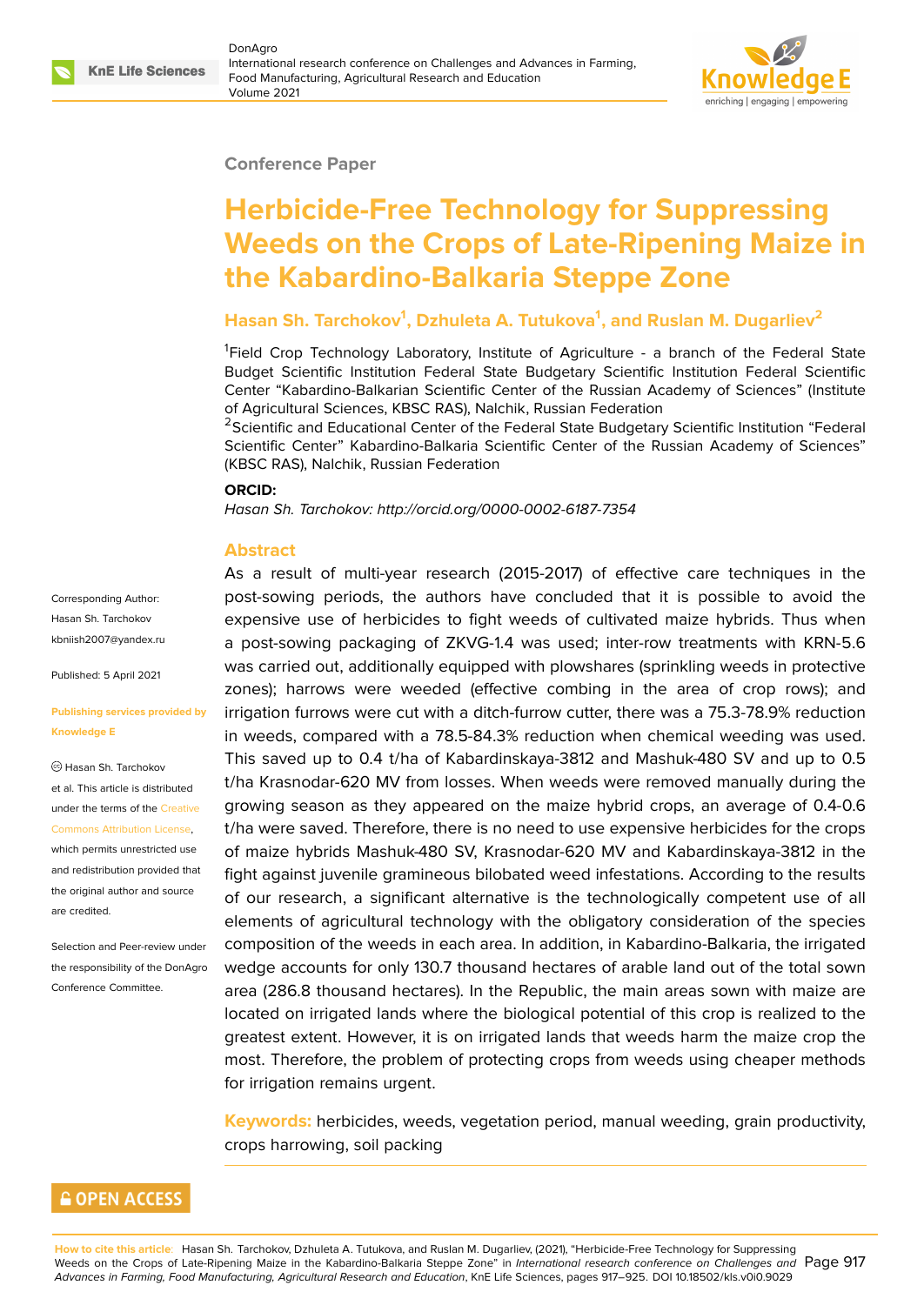#### **1. Introduction**

In modern adaptive-landscape farming systems forming scientifically grounded and stable efficiency in combination with the environmental safety of the relevant products, the problem of suppressing weeds as well as protecting plants from pests and diseases is of great importance. At the same time, the main goal of this task is considered to be not their final extermination (otherwise, such a phenomenon can be attributed to the concept of barbarism towards nature) but reduction of their number in agrophytocenoses to a practically harmless level [1].

It should be noted that the known features of varieties and hybrids of agricultural crops play an essential role (intensive growth and development, large aboveground mass, etc.) in the fight against weeds. F[or](#page-8-0) example, the problem of weediness of some maize parents crops with an insignificant leaf mass compared to powerful plants hybrids intensifies since their small aboveground mass is less competitive regarding the weedfield community [2].

In domestic agricultural practice, some methods of minimizing soil cultivation in technologies of direct basic field crops sowing leading to an increase in weediness of cenoses and t[he](#page-8-1) need to use herbicides also remain problematic [3, 4].

## **2. Conditions and Methods of Research**

The research was conducted in the period 2015-2017 in a stationary crop rotation located on the experimental field of the laboratory of technology for cultivating field crops (Tersky district, settlement Opytny).

The soil of the experimental area is an ordinary (carbonate) chernozem of heavy loamy granulometric composition. The arable layer (0-20 cm) contained 3.0-3.5 of humus, 0.14- 0.27 of  $\mathsf{P}_2\mathsf{O}_5$ , 2.0-2.6% of  $\mathsf{K}_2\mathsf{O}$  (according to Machigin), 6.8-7.0 units PH with an average annual precipitation of 360-400 mm.

During the research years, the weather conditions slightly differed from the average long-term indicators (Table 1).

The amount of precipitation in 2016 exceeded the average long-term (norm) data by 216.7 mm, and in 2015 and 2017 it did not reach the norm by 88.1 and 60.9 mm. The average air temperature was also higher by 0.9-3.6°C during the years of research. The relative air humidity was at the level of 70.3-73.8% against the long-term average of 76.9%.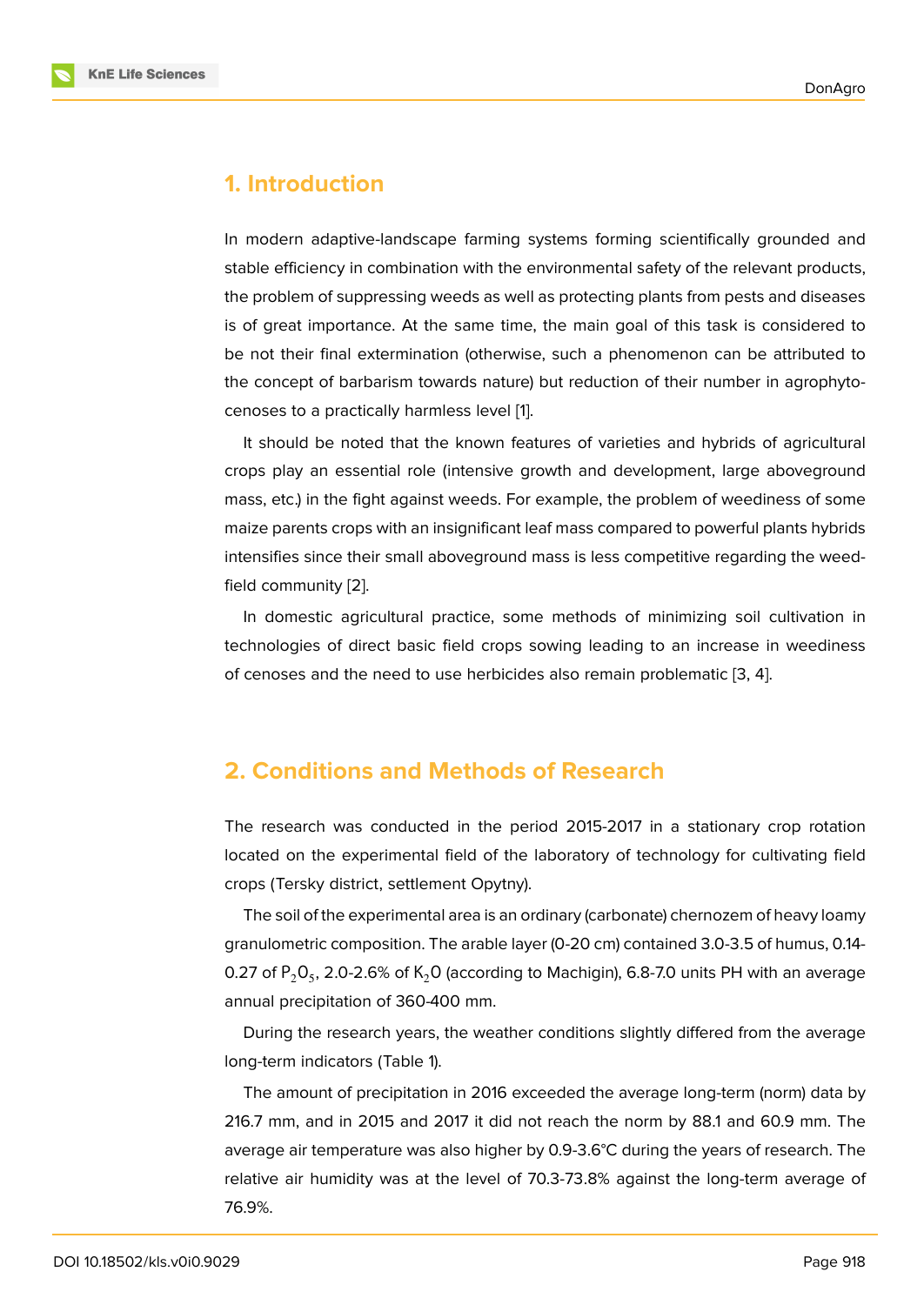| Year                             | Precipitation, mm | Air temperature, °C | Relative humidity, % |
|----------------------------------|-------------------|---------------------|----------------------|
| 2015                             | 382.9             | 12.6                | 70.3                 |
| 2016                             | 687.7             | 14.0                | 72.6                 |
| 2017                             | 410.1             | 11.3                | 73.8                 |
| Average long-term<br>data (norm) | 471.0             | 10.4                | 76.9                 |

TABLE 1: Meteorological indicators for the years of research (according to the agrometeorological post "Kuyan", settlement Opytny, Tersky district, Kabardino-Balkaria)

During the growing season, three furrow irrigations were carried out with a total irrigation rate of 1,230 m $^3$ /ha.

In the experiments, hybrids of various originators being in the widest demand among land users of Kabardino-Balkaria were sown.

1. Hybrid population Kabardinskaya-3812 (originator is the Institute of Agriculture of the Kabardino-Balkarian Scientific Center of the Russian Academy of Sciences), late ripening (FAO-600) with a growing season of 140 days. The plant is tall (380- 490 cm), the stem is powerful, moderately resistant to lodging, folious. The height of the upper ear attachment is 125 cm. The ear is cylindrical, large, 32-35 cm long, with the weight of 350-400 g and 16-18 grain rows. The grain yield during threshing is 80-82% and the mass of 100 grains is 350-370 g.

On a high agricultural background with irrigation, the yield of dry grain reaches 7.5-8.5 t/ha, green mass with cobs in the phase of milky-wax ripeness is 80.0-95.0 t/ha, stand density for harvesting recommended by the originator is 35.0 thousand per hectare of plants.

It is recommended for being cultivated for silage in the following republics: Kabardino-Balkaria, North Ossetia-Alania, Chechnya, Ingushetia, Dagestan, Stavropol Krai, Rostov, Voronezh, Kursk, Tambov, Belgorod and Lipetsk Oblast.

2. Mashuk-480 SV (originator is All-Russia Research Institute of maize) is a highyielding, medium late (FAO - 480) three-line hybrid of universal use for the North Caucasus region of the Russian Federation. Plant height is 240-250 cm, ear attachment is 95-100 cm, number of grain rows is 16-18 with a tooth-shaped grain type and yellow color; conical ear is 19-22 cm long.

The hybrid is drought-resistant and resistant to stem rot, blistery and dusty head, and fusarium on the cob. It is distinguished by high strength of the stem. The recommended plant density for harvesting on dry land is 45-50, while on irrigation it is 60 thousand plants per hectare.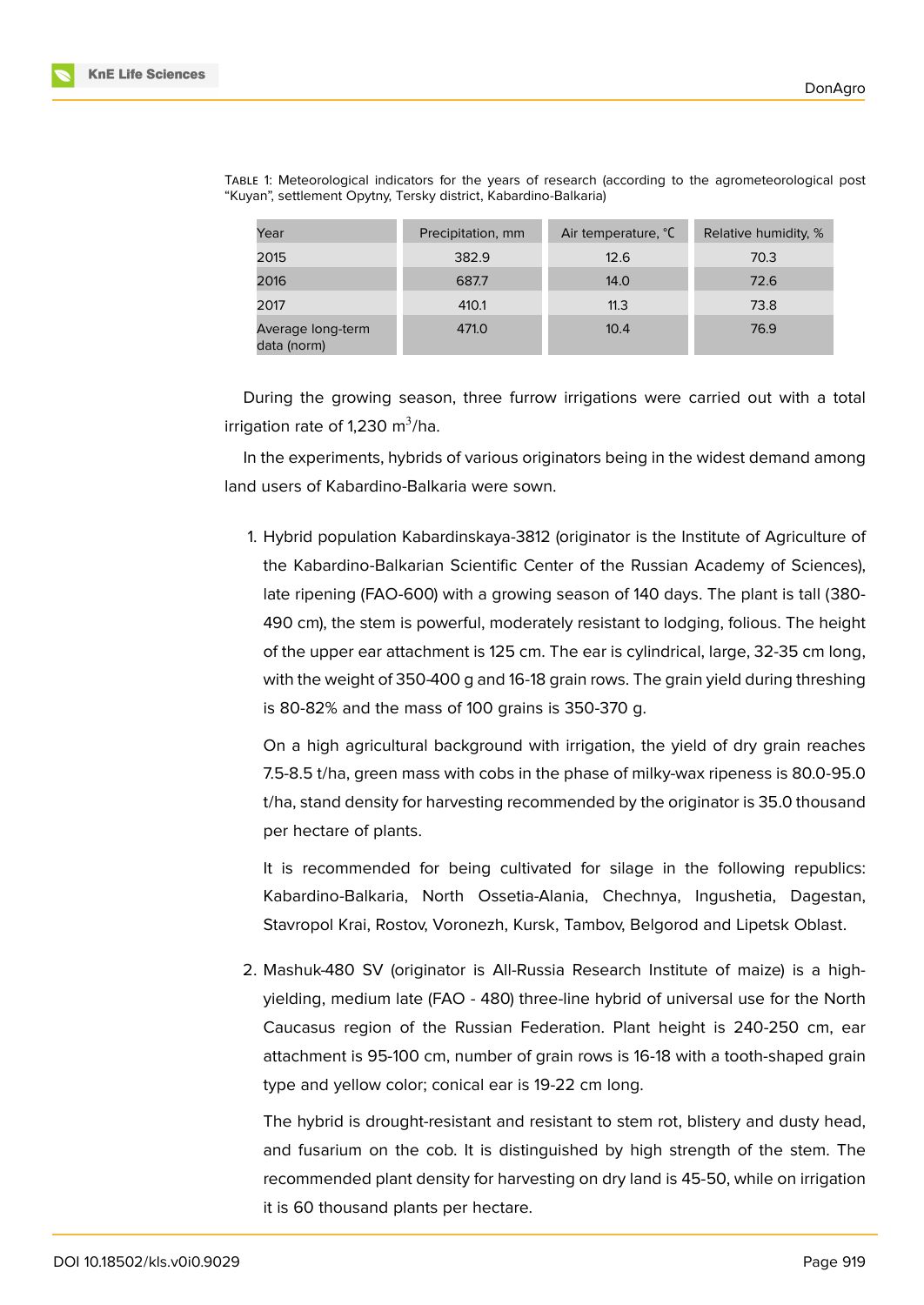It is preferable to use this hybrid in irrigated areas since it produces high grain yields, specifically, 7.5-7.9 t/ha, which exceeds the standard (Eric) by 0.45 t/ha. The commercial value of the hybrid is in its high yield, high growth, exceptional uniformity, excellent presentation, resistance to major diseases and pests.

3. Krasnodar-620MV is a late-ripening hybrid (FAO-600) (originator is the Krasnodar Research Institute of Agriculture). Seed is grown on a sterile "M" type CMS basis according to the full recovery scheme.

Parental forms on the hybridization areas are sown at one time according to the 12:4 scheme, the rows of paternal plants are mown after panicle flowering. It is zoned for grain production in areas of sufficient moisture in the Lower Volga region, the North Caucasus and is used both for grain and silage. It is a double interline hybrid with a vegetation period of 130-134 days, stem height of 275-280 cm and it is not bushy.

Ears are attached to the stem at a height of 100-110 cm, have a cylindrical shape and are 22 cm long with the number of grain rows equal to 45-47, the grain yield during threshing equal to 80%, the weight of 1000 grains being 280-290 g.

The cob core is red, has drought resistance, grain yield can reach more than 10.0 t/ha and silage mass is up to 4.5 t/ha.

Maize hybrids were grown in a short (three-field) rotation with the following crop alternation: maize - winter wheat - peas for grain.

In the option with the use of chemical treatment in the fight against weeds, Lumax, SE (375 + 125 + 37.5 g/l) produced by "Syngenta" was applied at a dose of 3.5 l/ha using a shoulder sprayer before crop emergence under "blind" harrowing (2-3 days before germination).

The technology of irrigated maize cultivation for grain is generally accepted for this zone of the republic. Most of mineral fertilizers (N30 P90 K60) were introduced in autumn for the main tillage. Ammonium nitrate at a rate of application equal to 30 kg/ha and in the form of top dressing was introduced at the phase of 3-5 leaves of maize. Irrigation was designated at 70% moisture content of the PPV of 0-60 cm of the soil layer and was carried out manually along furrows.

The research studied the techniques of caring for crops (factor A) of maize:

- 1. Control-1 (economic);
- 2. Control-2 (without weeds), where weeds were removed by hand as long as they grew in the weeding area during the growing season of maize;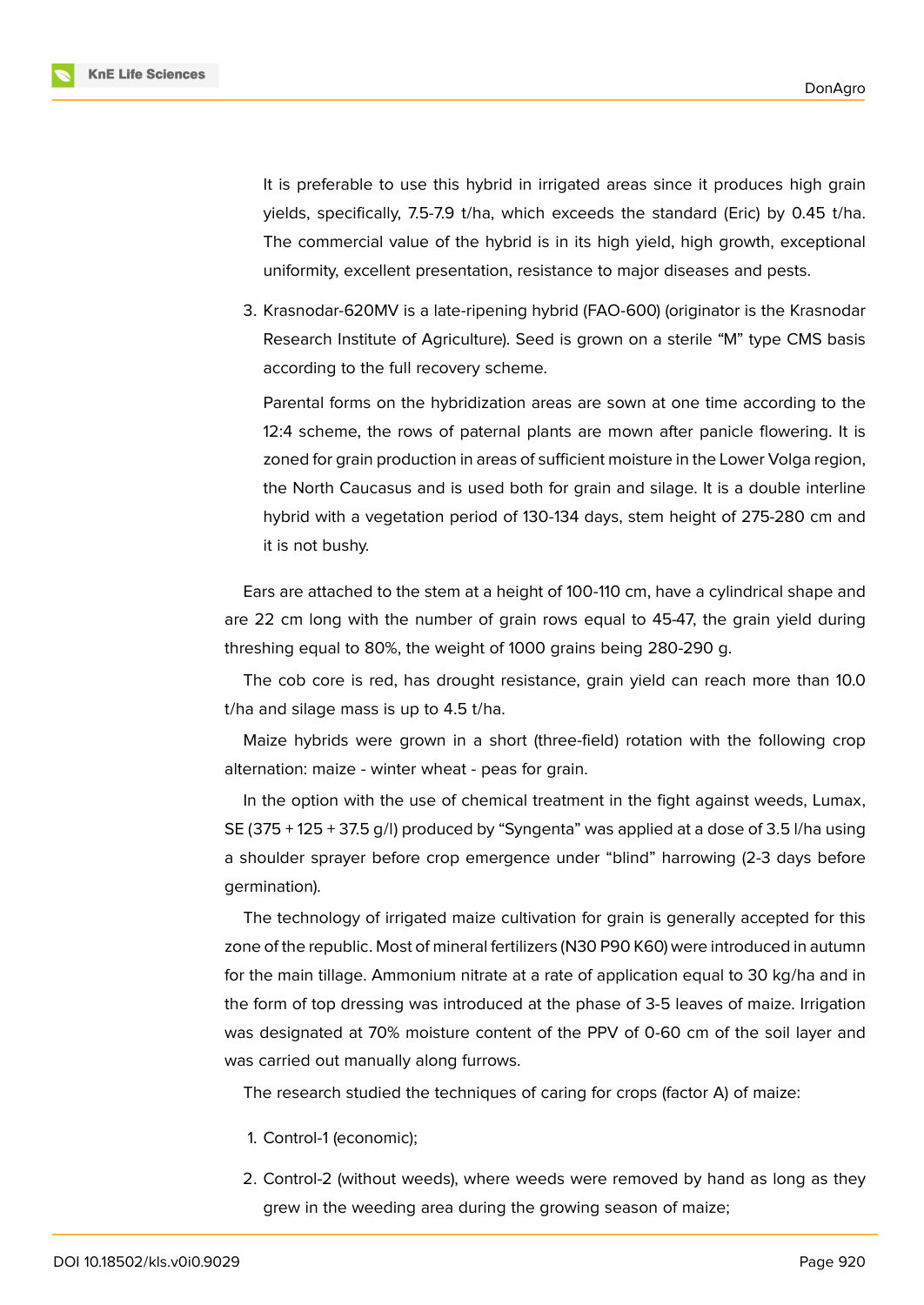- 3. Lumax, SE (375 + 125 + 37.5 g/l), 3.5 l/ha;
- 4. Harrowing of crops:  $1<sup>st</sup>$  following maize crops;  $2<sup>nd</sup>$  2-3 days ("blind") before the emergence of crop shoots;
- 5. Rolling of crops ZKVG t-1.4 after the  $1<sup>st</sup>$  harrowing +  $2<sup>nd</sup>$  harrowing 2-3 days ("blind") before the emergence of crop shoots.

Surveys of maize crops have identified over 18 weed species belonging to various botanical families. Certain types of perennial weeds (Cuba grass, sow thistles, field bindweed) growing in small beds were also removed manually [5].

The main goal of our research was to assess the impact of agricultural practices, use of chemical weeding (herbicide) and manual weeding on the weed infestation of maize hybrids of various originators in the steppe zones of Kabardino-[B](#page-8-2)alkaria.

The experiments were carried out by the field method in 4-fold repetition by the systematic method in two tiers. The areas of the plots were as follows: 150  $\mathrm{m}^2$  totally, 120  $\mathrm{m}^2$  of registration plot, the crops weediness were counted twice by the quantitativeweight method during the period of full germination of the crop (quantitative) and before harvesting grain (quantitative-weight). Grain yield was accounted by the method of manual breaking of the plots accounting area with subsequent conversion to t/ha of standard grain moisture, economic efficiency was calculated in accordance with the guidelines for determining the economic efficiency of using scientific developments in agriculture [6].

# **3. Rese[ar](#page-8-3)ch Results**

According to a number of authors [7], under the conditions of rising prices for energy sources and chemicals (including herbicides), the use of intensive technologies for agricultural crops cultivation is difficult, and for many farms it is very problematic. Therefore, the issues of finding resourc[e c](#page-8-4)onservation ways in the appropriate agricultural technologies are of particular importance [8, 9].

As can be seen from the results of our research (Table 2), the maximum number of weeds (208-215 specimens per  $m^2$  of crops) was noted during the period of full crop emergence. However, by the period unde[r r](#page-8-5)[ev](#page-8-6)iew, the use of the herbicide Lumax, SE at a dose of 3.5 l/ha reduced the contamination of crops in the hybrid population of Kabardinskaya-3812 and Mashuk-480 SV by 80.3 and 80.0%. With regards to Krasnodar-620MV hybrid it reduced by 76.0%. The technical efficiency of harrowing crops is somewhat lower, while weeds were suppressed by only 69.2-72.5% in comparison with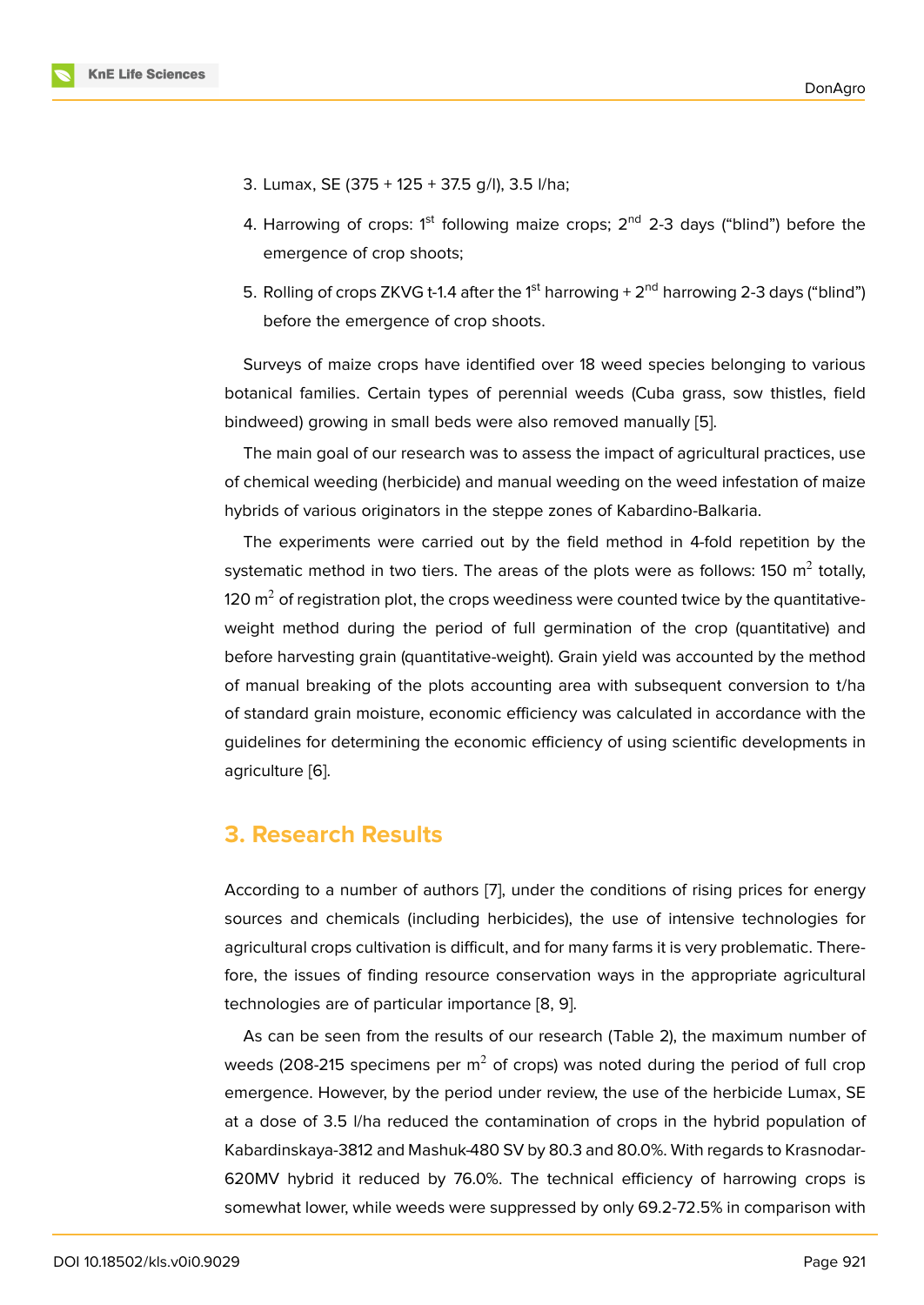**KnE Life Sciences** 



economic control. At the same time, the efficiency of harrowing crops in the fight against weeds increases sharply when the technique is implemented against the background of rolling post-sowing soil with smooth water-filled rollers ZKVG-1.4, specifically, up to 74.6-79.3% of their death on the crops of the tested hybrids. In this case, the effect of rolling crops (through improving the contact of weed seeds with the soil) is more aimed at ensuring the mass germination of weeds in the 0-5 cm soil layer. In this soil layer obtaining certain biological characteristics, the bulk of the young weed-field community is located in the agrocenoses of the main row crops of the steppe zone of Kabardino-Balkaria, including maize.

By the end of the maize hybrids growing season, an increase in the technical efficiency of agro-technological methods is facilitated by the powerful above-ground mass of crop hybrids, for which it no longer presents "serious" competition from the shoots of the next wave of weakened, exhausted weeds growing in the lower layer of maize.

Our studies have determine the quantitative and weight composition of weeds on maize crops, where chemical weeding reduces the weediness of cenoses for Kabardinskaya-3812 and Krasnodar-620 MV by 84.3 and 78.5% by quantity and with a slight air-dry weighing 18.0 and 17.0 g/m<sup>2</sup>, respectively. For the crops of the Mashuk-480SV hybrid, these indicators were at the level of 82.1 by quantity and  $15.0$ g/m<sup>2</sup> by weight. With regards to agrotechnical methods of weed control, the same results were achieved as against the background of chemical weeding of corn crops.

Different degrees of weed infestation of crops in our studies influenced the formation of grain productivity of maize hybrids (Table 3).

| No. | Care techniques (factor A)                                                                                                         |         | Kabardinskaya-<br>3812 (factor<br>B) |         | Mashuk-480SV<br>(factor B) |         | Krasnodar-620MV<br>(factor B) |  |
|-----|------------------------------------------------------------------------------------------------------------------------------------|---------|--------------------------------------|---------|----------------------------|---------|-------------------------------|--|
|     |                                                                                                                                    | totally | saved<br>crop                        | totally | saved<br>crop              | totally | saved<br>crop                 |  |
| 1.  | Control-1                                                                                                                          | 5.2     | $\overline{\phantom{a}}$             | 4.5     |                            | 5.0     |                               |  |
| 2.  | Control-2                                                                                                                          | 6.7     | $+1.5$                               | 6.0     | $+1.5$                     | 6.6     | $+1.6$                        |  |
| 3.  | Lumax, SE - 3.5 I/ha                                                                                                               | 6.6     | $+1.4$                               | 5.2     | $+0.7$                     | 6.5     | $+1.5$                        |  |
| 4.  | Harrowing of crops: $1st$ at $2nd$ -3 <sup>rd</sup> day<br>before germination; 2 <sup>nd</sup> at the phase<br>3-5 leaves of maize | 6.4     | $+1.2$                               | 5.7     | $+1.2$                     | 6.0     | $+1.0$                        |  |
| 5.  | Rolling of crops ZKVG-1.4 + option 4                                                                                               | 6.6     | $+1.4$                               | 5.0     | $+0.5$                     | 6.3     | $+1.3$                        |  |
|     | NSR - t/ha                                                                                                                         |         | 0.15                                 |         | 0.10                       |         | 0.13                          |  |

TABLE 2: Influence of care techniques on the yield (t/ha St moisture) of grain of various maize hybrids (average for 2015-2017)

Thus, the grain productivity of Kabardinskaya-3812 and Krasnodar-620MV was at the level of 5.2 and 5.0 t/ha on economic control.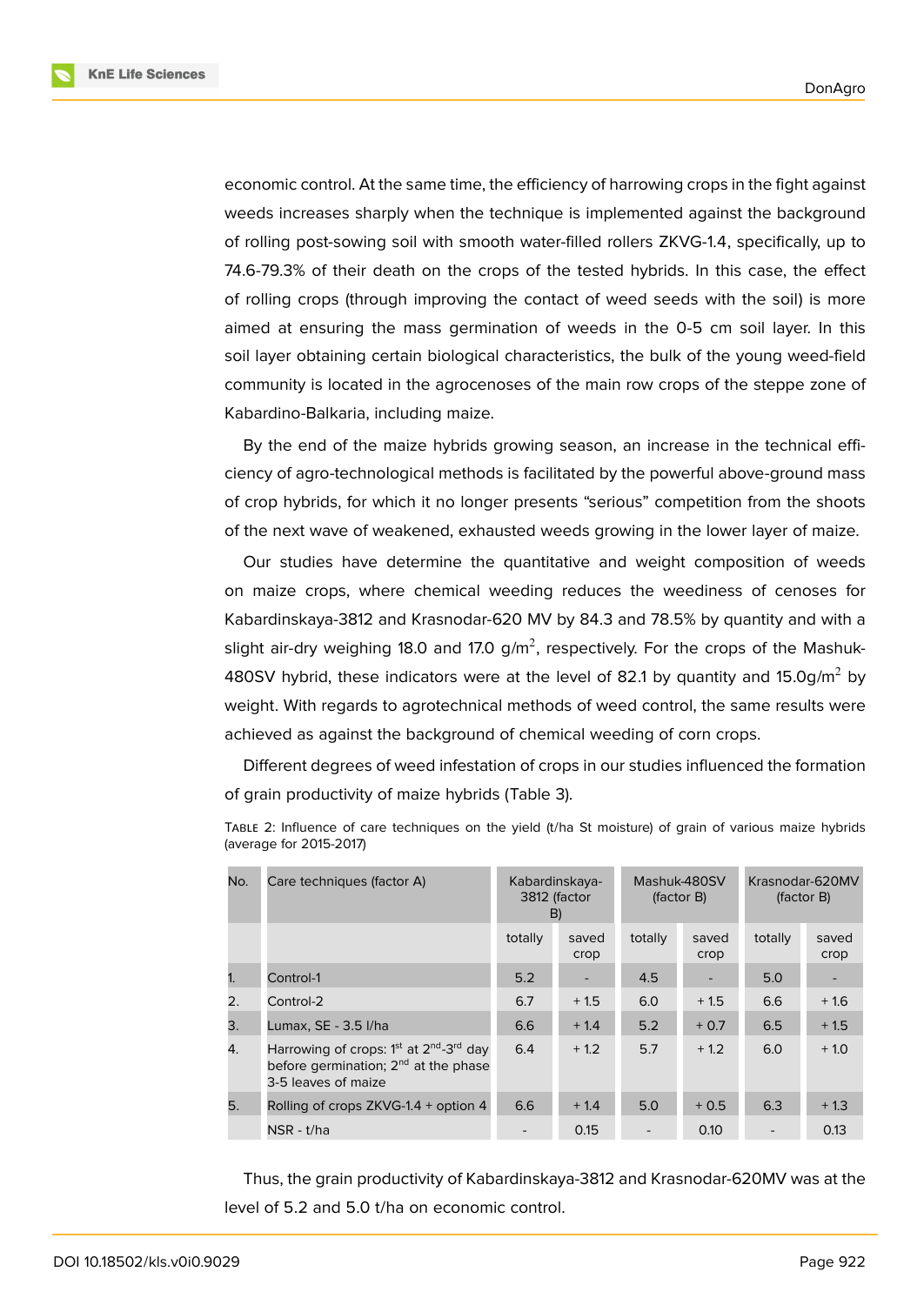| No. | Care techniques (factor A)                                                                                                                             | <b>Hybrids</b><br>(factor B) |                | Full crop shoots |                          | Before harvesting grain |                          |  |
|-----|--------------------------------------------------------------------------------------------------------------------------------------------------------|------------------------------|----------------|------------------|--------------------------|-------------------------|--------------------------|--|
|     |                                                                                                                                                        |                              | total,<br>pcs. | % death          | total,<br>pcs.           |                         | % death weight, g        |  |
| 1.  | Control-1 (economic)                                                                                                                                   | Kabard-<br>inskaya-<br>3812  | 208            |                  | 89                       |                         | 139.5                    |  |
| 2.  | Control-2 (without weeds)                                                                                                                              |                              | 214            | 100              | $\overline{\phantom{a}}$ | 100                     | $\overline{\phantom{a}}$ |  |
| 3.  | Lumax, SE - 3.5 l/ha                                                                                                                                   |                              | 41             | 80.3             | 14                       | 84.3                    | 18.0                     |  |
| 4.  | Harrowing of crops: 1 <sup>st</sup> at 2 <sup>nd</sup> -3 <sup>rd</sup> day<br>before germination; 2 <sup>nd</sup> at the phase<br>3-5 leaves of maize |                              | 61             | 70.6             | 25                       | 71.9                    | 37.5                     |  |
| 5.  | Rolling of crops ZKVG-1.4 + option 4                                                                                                                   |                              | 43             | 79.3             | 16                       | 82.0                    | 20.5                     |  |
| 1.  | Control-1 (economic)                                                                                                                                   | Mashuk-<br>480SV             | 215            |                  | 95                       |                         | 195.0                    |  |
| 2.  | Control-2 (without weeds)                                                                                                                              |                              | 213            | 100              |                          | 100                     |                          |  |
| 3.  | Lumax, SE - 3.5 I / ha                                                                                                                                 |                              | 43             | 80.0             | 17                       | 82.1                    | 15.0                     |  |
| 4.  | Harrowing of crops: 1 <sup>st</sup> at 2 <sup>nd</sup> -3 <sup>rd</sup> day<br>before germination; 2 <sup>nd</sup> at the phase<br>3-5 leaves of maize |                              | 59             | 72.5             | 28                       | 70.5                    | 38.4                     |  |
| 5.  | Rolling of crops ZKVG-1.4 + option 4                                                                                                                   |                              | 51             | 76.3             | 20                       | 78.9                    | 23.0                     |  |
| 1.  | Control-1 (economic)                                                                                                                                   | Krasno-<br>dar-<br>620MV     | 209            |                  | 93                       |                         | 160.0                    |  |
| 2.  | Control-2 (without weeds)                                                                                                                              |                              | 215            | 100              |                          | 100                     |                          |  |
| 3.  | Lumax, SE - 3.5 I / ha                                                                                                                                 |                              | 50             | 76.0             | 20                       | 78.5                    | 17.0                     |  |
| 4.  | Harrowing of crops: 1 <sup>st</sup> at 2 <sup>nd</sup> -3 <sup>rd</sup> day<br>before germination; 2 <sup>nd</sup> at the phase<br>3-5 leaves of maize |                              | 64             | 69.2             | 36                       | 61.3                    | 28.4                     |  |
| 5.  | Rolling of crops ZKVG-1.4 + option 4                                                                                                                   |                              | 53             | 74.6             | 18                       | 80.6                    | 20.4                     |  |

TABLE 3: Effectiveness techniques aimed to cope with weeds on crops of various maize hybrids in Kabardino-Balkaria steppe zone (Number of weeds per 1 m<sup>2</sup>)

Removing weeds manually during the growing season increased these indicators for hybrids by 1.5-1.6 t/ha on average. Regarding the options with the use of chemical weeding, the amount of the preserved grain yield by hybrids ranged from 1.4 t/ha (Kabardinskaya-3812) to 0.7-1.5 t/ha (Mashuk-480SV and Krasnodar-620MV). The economic efficiency of harrowing crops of Kabardinskaya-3812 and Krasnodar 620MV in terms of the level of additional grain production of hybrids (factor B) is slightly lower (1.2-1.0 t/ha) than the data of the herbicide background of weed suppression but they are within limits the experimental error. However, the use of this agricultural technique becomes more effective when it is carried out against the background of rolling crops with preservation from losses of up to 1.4 and 1.3 t/ha for Kabardinskaya-3812 and Krasnodar-620MV. As for Mashuk-480SV, these indicators are slightly lower (0.5 t/ha).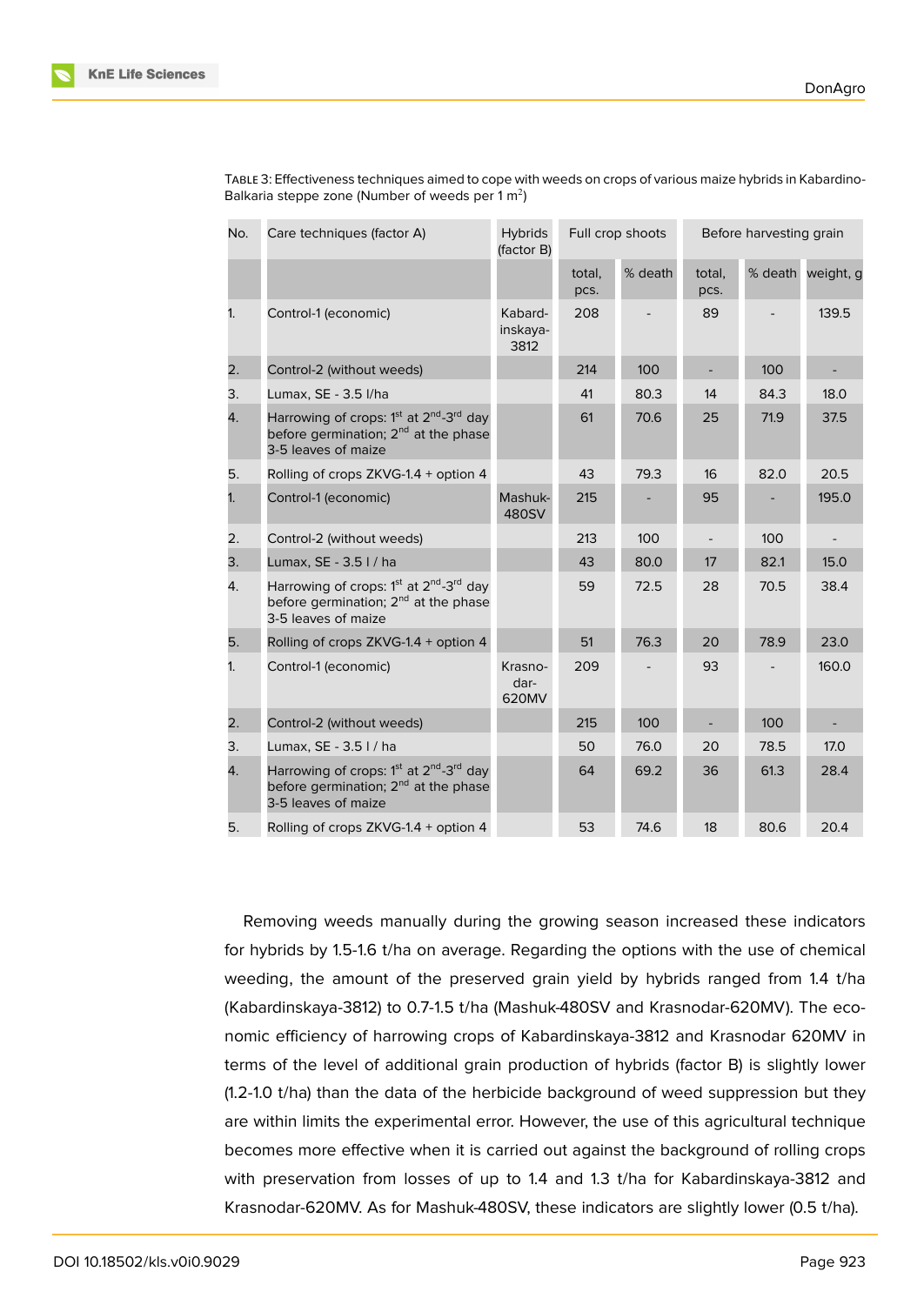Along with the above, it should be noted that modern agriculture is characterized by intensive consumption of known energy resources being electricity, fuel, fertilizers, herbicides, etc.

Due to the country's transition to a market economy and systematic changes in prices for certain materials and services, it is not possible to assess the efficiency of cultivation of a single crop, the use of a particular technological agricultural technique without calculating the costs and income from selling the produced goods [10].

In our research based on the data of the technological map of cultivating agricultural crops, production costs were determined on various backgrounds of cultivation methods using the example of a hybrid population of Kabardinskaya-3912. [The](#page-8-7) grain yield was taken as the average for three years of research (Table 4).

TABLE 4: Economic efficiency of various care techniques on maize crops Kabardinskaya-3812 (average for 2015-2017)

| No.            | Care techniques                                                                                                                                                              | Grain<br>yield,<br>t/ha | Gross<br>produc-<br>tion cost,<br>rubles<br>per<br>hectare | Production<br>costs, rubles<br>per hectare | <b>Net</b><br>profit,<br>rubles<br>per<br>hectare | Profitability, % |
|----------------|------------------------------------------------------------------------------------------------------------------------------------------------------------------------------|-------------------------|------------------------------------------------------------|--------------------------------------------|---------------------------------------------------|------------------|
|                | Control-1                                                                                                                                                                    | 5.2                     | 62,400                                                     | 40,300                                     | 22,100                                            | 55               |
| 2              | Control-2                                                                                                                                                                    | 6.7                     | 80,400                                                     | 41.200                                     | 39,200                                            | 95               |
| 3              | Lumax, SE - 3.5 I/ha                                                                                                                                                         | 6.6                     | 79,200                                                     | 42,700                                     | 36,500                                            | 85               |
| $\overline{4}$ | Harrowing before and after<br>sprouting (1 <sup>st</sup> at 2 <sup>nd</sup> -3 <sup>rd</sup> day before<br>germination; 2 <sup>nd</sup> at the phase 3-5<br>leaves of maize) | 6.4                     | 76,800                                                     | 41,000                                     | 35,800                                            | 87               |
| 5              | Rolling of crops ZKVG-1.4 + option 4                                                                                                                                         | 6.6                     | 79,200                                                     | 41,300                                     | 37,900                                            | 92               |

The calculations have shown that the cost of gross maize grain production (market price of 12.0 rubles per kg for January 1<sup>st</sup>, 2020) under economic control (option 1) did not exceed 62,400 rubles per hectare. Excluding production costs, the net profit amounted to 22,100 rubles per hectare with a profitability level of 55%. The complete elimination of the negative impact of the weeds on the productive process of the crop grain through manual removal during the growing season ensures the formation of grain products in the amount of 39,200 with a profitability level of 95%, which is 10% higher than the indicators obtained against the background of chemical weeding of crops. However, the crops harrowing 2-3 days before emergence and in the phase of 3-5 leaves (postemergence harrowing) of maize against the background of post-sowing rolling of sown crop seeds contribute to the formation of a net profit equal to 35,800-37,900 rubles per hectare.